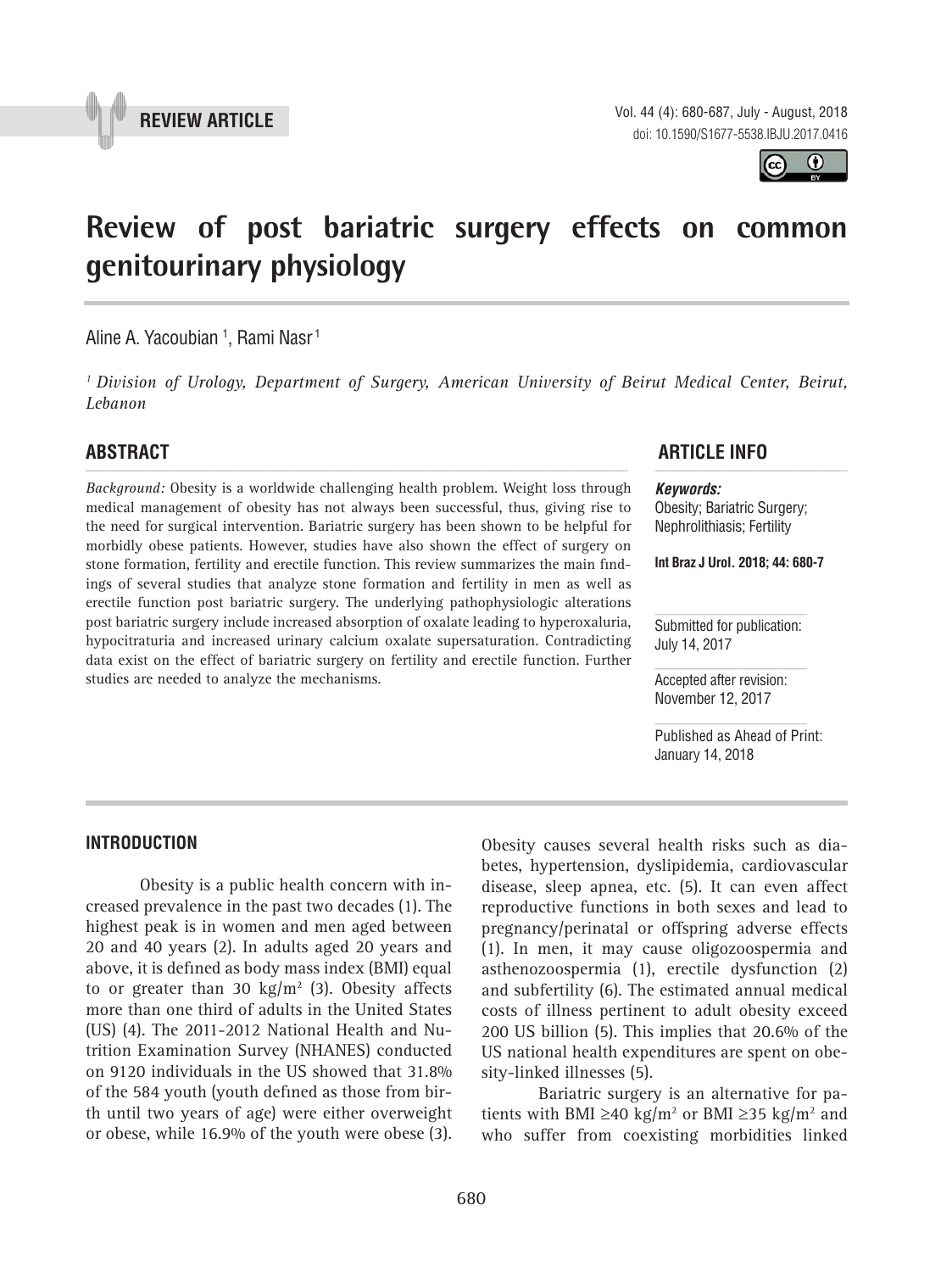to obesity (6). The currently performed bariatric surgeries are either restrictive such as sleeve gastrectomy (SG) and laparoscopic adjustable gastric band (LAGB) or combined restrictive/mal-absorptive like Roux-en-Y gastric bypass (RYGB) (1). In 2011, around 340,000 bariatric surgeries were performed across the globe and RYGB was the most common procedure (47%), followed by SG (28%) and LAGB (18%) (1). The number of bariatric surgeries rose to 468,609 in 2013 worldwide (7) and 196,000 procedures were performed in the US alone in 2015 (8). Although bariatric surgery can lead to weight reduction and decrease of the above mentioned health problems, it leads to numerous physiological alterations that are not just restricted to the gastrointestinal tract (4). Clinical data propose that bariatric surgery is linked to nephrolithiasis due to variations in urinary volume, oxalate and citrate (9). However, other studies show conflicting effect on fertility in men and erectile function (10, 11).

#### **OBJECTIVES**

This review addresses the physiological alterations of bariatric surgery on the genitourinary system.

#### **MATERIALS AND METHODS**

We comprehensively searched the databases of Pubmed on March 21 and 22 and August 31, 2017 for clinical trials, review papers and meta-analyses focusing on the effect of bariatric surgery on the incidence of stone formation, pathophysiology of stone risk and fertility in men as well as erectile function. The inclusion criteria were based on the most relevant, most recent and most cited studies about clinical and experimental literature that discuss pathophysiology of stone risk and mechanism of sexual and erectile dysfunction in men after bariatric surgery. A summary table of studies about changes in genitourinary system, fertility and sexual function in humans after bariatric surgery is presented in Table-1 and of animal studies in Table-2 and arranged by type of study (retrospective, prospective, cross-sectional and case reports respectively).

#### **RESULTS & DISCUSSION**

Bariatric surgery and nephrolithiasis

Bariatric surgery causes higher incidence of nephrolithiasis (7, 8, 12). The risk of kidney stone formation after RYGB has been studied over the last decade (9). One study reported that the incidence of stone among 4639 patients post RYGB was 7.65% vs. 4.63% of obese controls (p<0.0001) (13). The person-time stone incidence was projected to be 16.62 stones per 1000 person-years for RYGB (13). A meta-analysis of four articles (1 randomized trial and 3 cohort studies) showed that the incidence of kidney stone formation depends on the type of procedure (7). Patients who have undergone RYGB had an overall increased risk of 1.73 vs. those who have not undergone any procedure, while patients who have undergone laparoscopic banding or SG had a decreased risk of 0.37 (7). In a population-based study with 762 comorbidity-matched patients vs. 759 controls, the incidence of stone formation was more common in patients who underwent bariatric surgery vs. controls  $(p<0.01)$  (12). The risk was highest among those who underwent mal-absorptive procedures, followed by RYGB and restrictive procedures (12).

The mechanism for nephrolithiasis post bariatric surgery is complex, but involves different pathologies such as hyperoxaluria, hypocitraturia and aciduria (8). Hyperoxaluria is common in patients who have undergone RYGB because of changes in intestinal microbial flora that lead to increased oxalate absorption (8). The relationship between hyperoxaluria and stone formation was firstly investigated by Nelson et al. in a study on 23 patients (14 men and 9 women; mean age = 45 years) (14). There were 21 patients who developed nephrolithiasis and 2 developed oxalate nephropathy (14). Prospective studies on non-stone formers showed hyperoxaluria in 45 patients (15), doubling of urinary oxalate excretion in 21 patients (16), increase in urine oxalate and decreased urine volume in 11 patients (17) and increased urine oxalate in 13 patients after patients underwent RYGB (18). Another study among 151 patients followed up for a year after RYGB showed significant higher urinary oxalate (24 vs. 41 mg; p<0.001) and urinary uric acid (545 vs. 645 mg;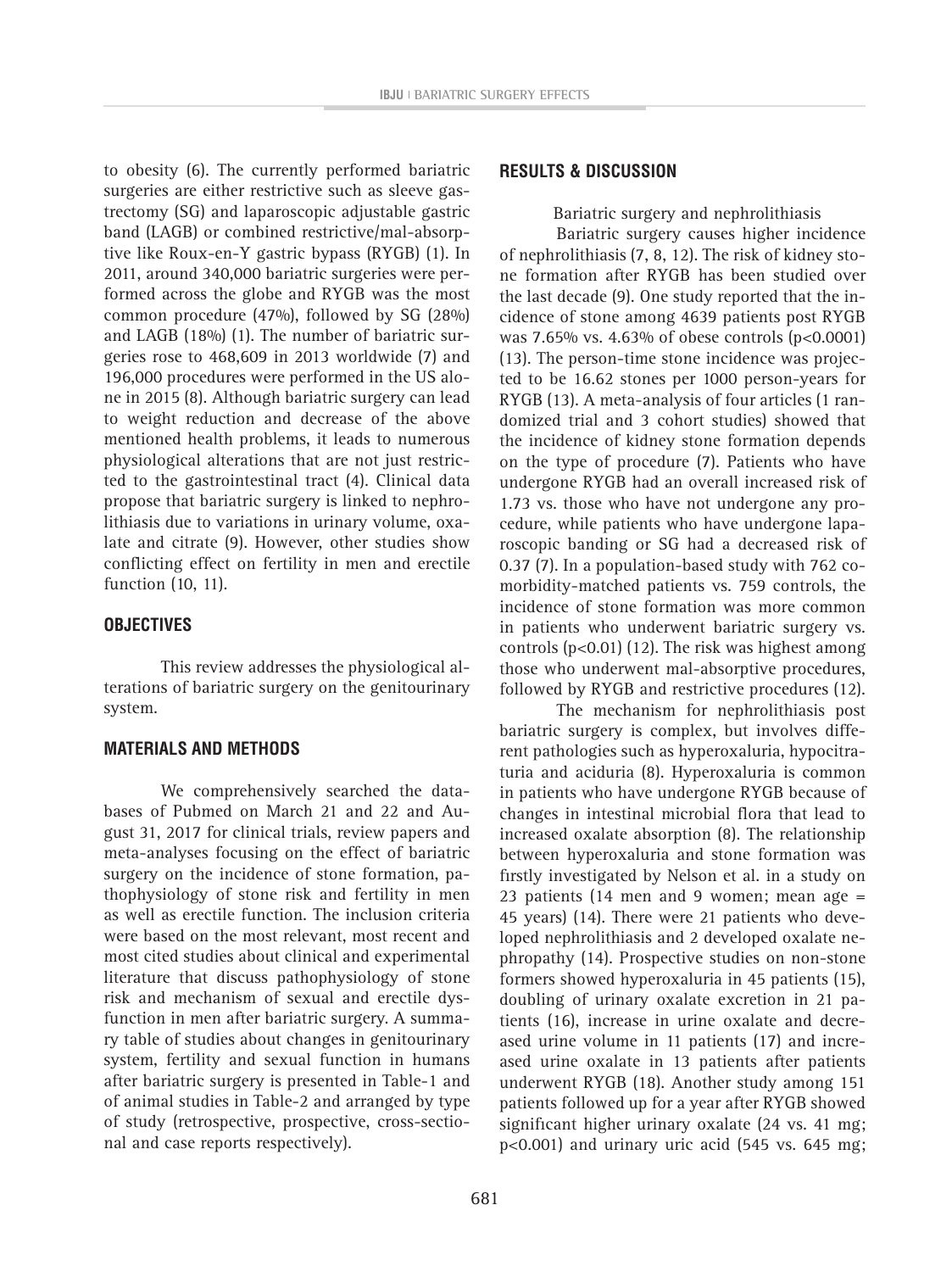| Author                    | Year | Study type             | Surgery type                                                | Sample size                                             | Findings                                                                                                                                                                                                                   |
|---------------------------|------|------------------------|-------------------------------------------------------------|---------------------------------------------------------|----------------------------------------------------------------------------------------------------------------------------------------------------------------------------------------------------------------------------|
| Nelson et al.<br>(14)     | 2005 | Retrospective<br>study | RYGB                                                        | 23 patients                                             | Calcium oxalate nephrolithiasis in<br>21 patients.<br>Enteric hyperoxaluria with oxalate<br>nephropathy in 2 patients.<br>Increased 24-hour excretion of<br>urinary oxalate and calcium oxalate<br>supersaturation.        |
| Matlaga et al.<br>(13)    | 2009 | Prospective study      | RYGB                                                        | 4693 patients vs.<br>4693 controls                      | In operated group:<br>Increased risk of kidney stone.                                                                                                                                                                      |
| Park et al. (15)          | 2009 | Prospective study      | RYGB                                                        | 45 patients                                             | Increased urinary oxalate and<br>calcium oxalate supersaturation.<br>Decreased urinary citrate and total<br>urinary volume.                                                                                                |
| Penniston et al.<br>(20)  | 2009 | Prospective study      | 27 RYGB<br>12 gastric binding                               | 39 patients                                             | Decreased urinary volume in RYGB<br>and gastric banding.<br>Decreased urinary calcium in RYGB.<br>Decreased urinary citrate in 14<br>RYGB patients and 1 gastric binding<br>patient.<br>Increased urinary oxalate in RYGB. |
| Dufey et al. (16)         | 2010 | Prospective study      | RYGB                                                        | 21 patients                                             | Increased urinary oxalate excretion.<br>De novo hyperoxaluria.<br>Increased hypocitraturia.                                                                                                                                |
| Reis et al. (24)          | 2010 | Prospective study      | Gastric bypass                                              | 20 patients<br>20 cohorts                               | In operated group:<br>Increased International Index<br>of Erectile Function score,<br>total testosterone, and follicle -<br>stimulating hormones.<br>Decreased prolactin level.                                            |
| Kumar et al. (17)         | 2011 | Prospective study      | 9 RYGB<br>2 biliopancreatic<br>diversion-duodenal<br>switch | 11 patients                                             | Increased urine oxalate excretion.<br>Increased plasma oxalate and urine<br>calcium oxalate supersaturation.<br>Increased fecal fat excretion.<br>Decreased total urine volume.                                            |
| Valezi et al. (19)        | 2013 | Prospective study      | RYGB                                                        | 151 patients                                            | Increased urinary oxalate.<br>Increased urinary uric acid.<br>Decreased urinary volume.                                                                                                                                    |
| Rosenblatt et al.<br>(28) | 2013 | Prospective study      | RYGB                                                        | 23 patients<br>14 obese<br>controls<br>14 lean controls | In operated group:<br>Improved erectile dysfunction and<br>overall satisfaction.                                                                                                                                           |
| Agrawal et al.<br>(18)    | 2014 | Prospective study      | RYGB                                                        | 11 patients                                             | Increased urinary oxalate.<br>Decreased citrate.<br>Decreased urine volume.                                                                                                                                                |

## **Table 1 - Human studies about physiological alterations of bariatric surgery on the genitourinary system arranged by study type.**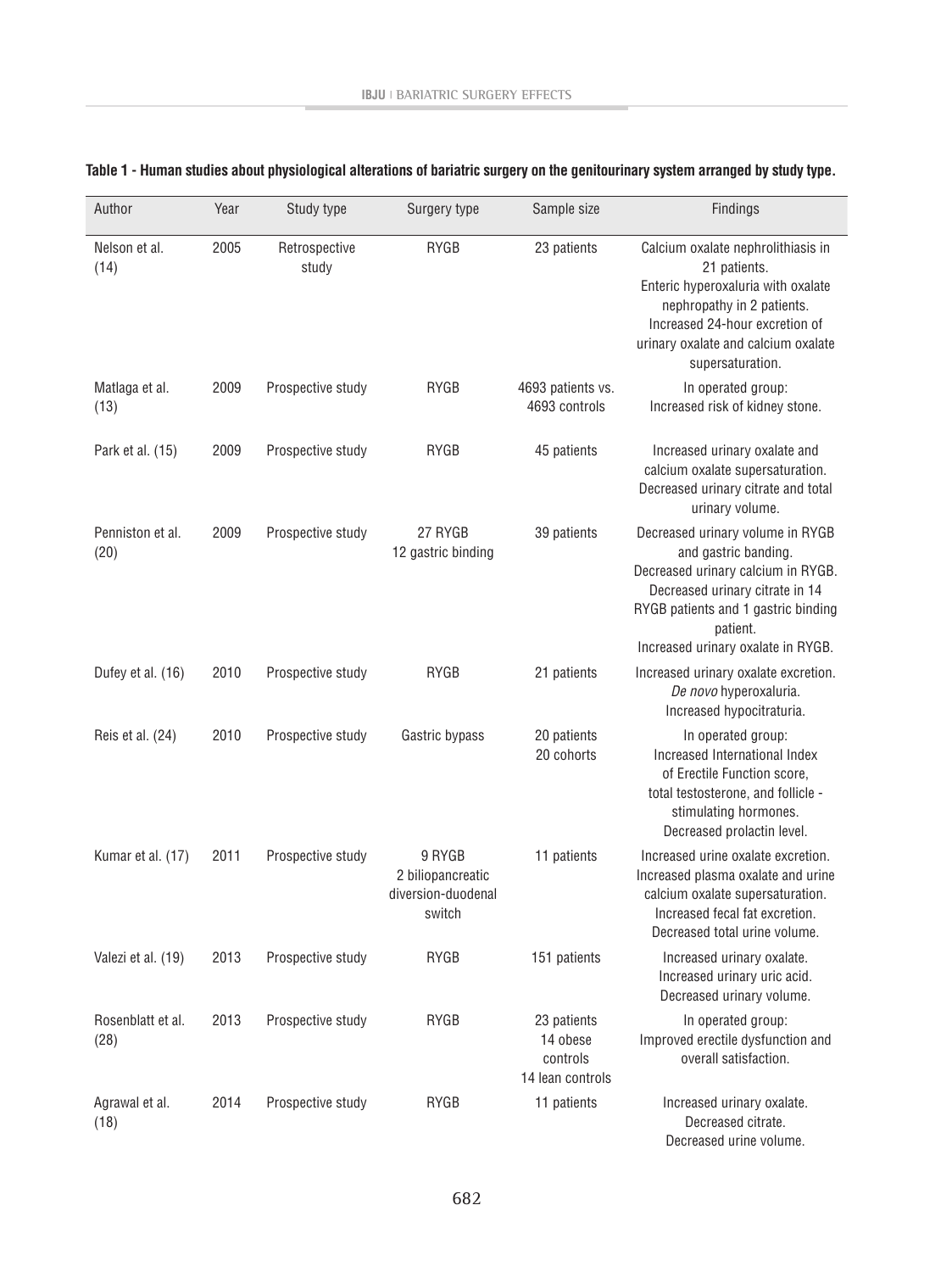| Lieske et al. (12)        | 2015 | Prospective study        | 591 RYGB<br>105 mal-absorptive<br>procedure<br>56 restrictive<br>7 other | 762 patients vs.<br>759 controls | In operated group:<br>Risk of stones.                                                                                                                                                                                                                                                                                                  |
|---------------------------|------|--------------------------|--------------------------------------------------------------------------|----------------------------------|----------------------------------------------------------------------------------------------------------------------------------------------------------------------------------------------------------------------------------------------------------------------------------------------------------------------------------------|
| Sarwer et al.<br>(25)     | 2015 | Prospective study        | RYGB                                                                     | 32 patients                      | Increased total testosterone and sex<br>hormone binding globulin.                                                                                                                                                                                                                                                                      |
| Goiten et al. (26)        | 2015 | Prospective study        | 36 laparoscopic<br>sleeve gastrectomy<br>12 RYGB                         | 48 patients                      | Improved general satisfaction,<br>desire and erection.                                                                                                                                                                                                                                                                                 |
| El Bardisi et al.<br>(27) | 2016 | Prospective study        | SG                                                                       | 46 patients                      | Increased serum testosterone.                                                                                                                                                                                                                                                                                                          |
| Samavat et al.<br>(23)    | 2017 | Prospective study        | 23 RYGB                                                                  | 23 patients<br>8 controls        | In operated group:<br>Increased gonadotropins, total<br>testosterone, sex-hormone-<br>binding-globulin and calculated free<br>testosterone.<br>Decreased estradiol.<br>Increased semen volume and<br>viability.<br>Improved progression and total<br>motility and total sperm number.<br>In both groups:<br>Worsened sperm morphology. |
| Maalouf et al.<br>(22)    | 2010 | Cross-sectional<br>study | <b>RYGB</b>                                                              | 19 patients<br>19 controls       | In operated group:<br>Increased urine oxalate.<br>Decreased urine citrate.<br>Decreased urine calcium.                                                                                                                                                                                                                                 |
| di Frega et al.<br>(11)   | 2005 | Case reports             | <b>RYGB</b>                                                              | 6 patients                       | Non-obstructive azoospermia.<br>Spermatogenesis arrest.                                                                                                                                                                                                                                                                                |
| Sermondade et<br>al. (10) | 2012 | Case reports             | 1S <sub>G</sub><br>2 RYGB                                                | 3 patients                       | Extreme<br>oligoasthenoteratozoospermia.<br>No azoospermia.                                                                                                                                                                                                                                                                            |

p<0.001) (preoperative vs. postoperative, respectively) (19). A retrospective study on 39 non-stone formers (28 females and 11 males, mean age = 51.2 years) showed that urinary oxalate excretion was about 150% higher in the RYGB group vs. the gastric band group (20).

Calcium oxalate stones are more common after bariatric surgery. In a comorbidity-matched study of 762 patients who underwent surgery vs. 759 controls (mean age = 45 years), patients with history of stone were more likely to form stones after surgery (p<0.001) (12). Urine oxalate excretion increased after bariatric surgery (<8 months vs. >8 months, p<0.001) in 55 patients with follow-up stones, in 248 patients without follow-up stones and in 20 obese controls with follow-up stones (12). Moreover, mal-absorptive bariatric surgery causes hyperoxaluria by the absorption of fatty acids and/or bile salts followed by the saponification of calcium ions and fat-soluble vitamins (9). This saponification leads to decreased calcium in the intestinal lumen, decreased calcium-oxalate as well as increased free oxalate in the small and large intestine (9). By this way, dietary oxalate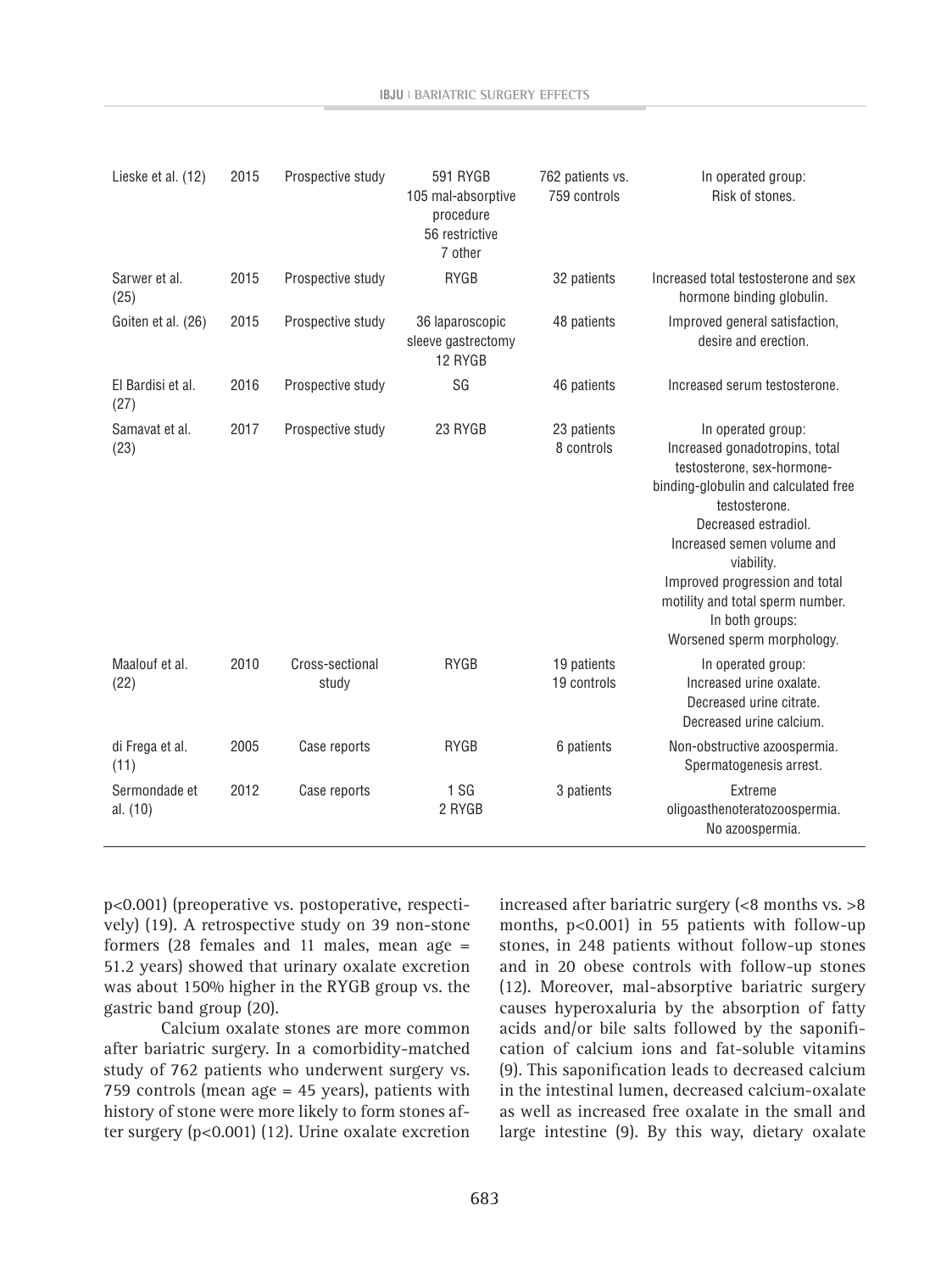| Author              | Year | Study type           | Surgery type   | Sample size                        | <b>Findings</b>                                                                                                                                                                                                                                                                                                                      |
|---------------------|------|----------------------|----------------|------------------------------------|--------------------------------------------------------------------------------------------------------------------------------------------------------------------------------------------------------------------------------------------------------------------------------------------------------------------------------------|
| Canales et al. (21) | 2013 | Prospective<br>study | <b>RYGB</b>    | 19 rats<br>16 controls             | In operated group:<br>Increased urinary volume.<br>Increased urine pH.<br>Increased urine oxalate excretion.                                                                                                                                                                                                                         |
| Choi et al. (29)    | 2014 | Prospective<br>study | Gastric bypass | 15 subject rats<br>10 control rats | In operated group:<br>Increased intracavernous<br>pressure/mean arterial pressure<br>ratio.<br>Increased cavernosum smooth<br>muscle/collagen ratio.<br>Increased endothelial nitric oxide<br>synthase and neuronal nitric oxide<br>synthase.<br>Decreased expression of Rho<br>kinase and of 8-hydroxy-2-<br>deoxyguanosine levels. |

**Table 2 - Animal studies about changes in urinary profile after bariatric surgery.**

becomes available for absorption by the gut and excretion by the kidneys (20). Another possible mechanism for the cause of hyperoxaluria is the colonization of bowel bacteria called *Oxalobacter formigenes* that metabolize intestinal oxalate after surgery (19). In an animal study, 16 diet induced obese rats underwent sham surgery as controls and 19 RYGB rats were introduced to a normal calcium, high fat (40%) diet (with or without 1.5% potassium oxalate) for five weeks and then given a normal (10%) fat diet for two weeks (21). RYGB rats had eightfold higher fecal fat excretion (p<0.001), heavier stools (p=0.02) and fivefold increase in urine oxalate excretion (p<0.001) (21).

Another reason for nephrolithiasis is hypocitraturia, which is less common than hyperoxaluria (8). Citrate is the dissociated anion of citric acid that is utilized due to acidosis (8). This acidosis increases renal citrate reabsorption and reduces excretion in urine (8). It is known to inhibit calcium oxalate and calcium phosphate precipitation through formation of soluble complexes with calcium (8). Prospective studies with non- -store formers had decreased urinary citrate, calcium and total urine volume in 45 patients (15), decreased urinary citrate excretion in 21 patients (16) and decreased urine volume and decreased

citrate volume in 13 patients (18) after RYGB. A study including 151 patients post RYGB showed that urinary volume  $(1310 \text{ vs. } 930 \text{ mL}, \text{ p<0.001}),$ citrate (268 vs. 170 mg,  $p<0.001$ ) and calcium (195 vs. 105 mg, p<0.001) decreased significantly postoperatively (preoperative vs. postoperative, respectively) (19). In a retrospective study among 39 non-stone formers (28 females and 11 males, mean age = 51.2 years), 52% of RYGB patients had urinary citrate value of <370 mg/day vs. 9% of patients with gastric band but both had decreased urine volume (20). Another retrospective study had similar results in 38 patients wherein around 50% had lower urinary citrate levels (22). A previously mentioned study that included 55 patients with follow-up stones, 248 patients without follow-up stones and 20 obese controls with follow-up stones showed that urine citrate was lower in the group with stones vs. the group without stones (p<0.001) (12).

#### **Infertility and Erectile Function**

There is scarce data about the effect of bariatric surgery on fertility and sperm production (6), but rising evidence has shown an association between bariatric surgery and subfertility (10). It has been proposed that excess bodyweight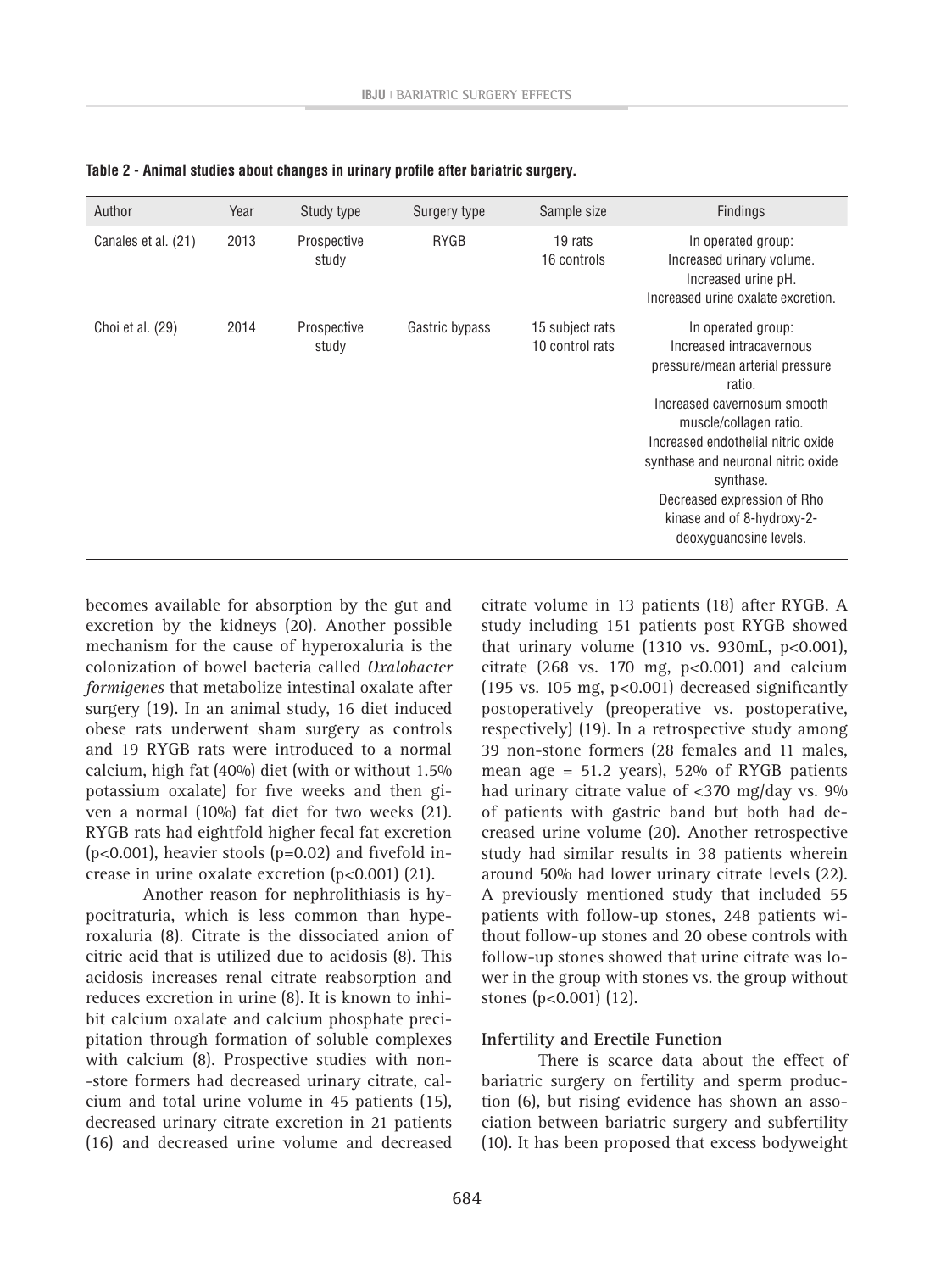affects sperm production, but it is still not explained if weight loss through operation can reverse this effect (10). Multiple case reports have shown that bariatric surgery affects fertility: six patients (mean age=38 years) with a previous child who underwent RYGB presented with secondary infertility/azoospermia after surgery (11). These patients with azoospermia who had testicular biopsy showed spermatogenesis arrest at the spermatogonium stage (11). In another study, three patients had worsened semen parameters during the first year post RYGB such as oligoasthenoteratozoospermia, but none had azoospermia (10). A prospective study on 31 patients (23 RYGB and 8 controls) evaluated seminal parameters six months post-surgery (23). There was a statistically significant increase in gonadotropins (follicle - stimulating hormone and luteinizing hormone), total testosterone, sex- -hormone-binding-globulin, calculated free testosterone, increase in semen volume and semen viability and decrease in estradiol (23). There are several explanations for subfertility post-surgery. Undernutrition and disruption of normal pulsatile gonadotrophin-releasing hormone secretion, nutritional deficiencies and release of such liposoluble toxic substances can negatively impact spermatogenesis (10). Other mechanisms include insufficient absorption of nutrients needed for spermatogenesis (11). However, the reversibility of spermatogenesis might indicate that correction of nutritional deficiencies and removal of exposure to toxic substances may be helpful (10).

Many studies have investigated the effect of bariatric surgery on erectile function. A prospective randomized controlled long-term trial compared surgical and non-surgical weight loss impact on erectile function and sexual hormones in morbidly obese men (10 patients and 10 controls) (24). The International Index of Erectile Function (IIEF), total testosterone and free testosterone increased significantly in the intervention group (p=0.0224, p=0.0043 and p=0.0149, respectively) two years after the procedure (24). A prospective study on 32 patients who underwent RYGB and undertook the IIEF showed that these patients had significant increase in total testosterone and sex hormone binding globulin (p<0.001) during the fourth year post operation (25). Similarly, a study targeting

14 males who completed the questionnaire also showed that the male brief sexual function inventory increased after six months from surgery but failed to reach significance (26). A prospective study including 46 patients who underwent sleeve gastrectomy and had semen analysis after a year showed that serum testosterone and sperm concentration increased significantly (p<0.001) in patients with azoospermia (p=0.02) and oligospermia (p=0.001) (27). A prospective study on 51 patients (23 RYGB, 14 overweight and obese controls and 14 lean controls) showed that erectile functions scores were better than those of the obese controls (p=0.015) but lower than those of the lean controls (p=0.028) (28). A study randomized 10 rats into control group and 15 into bypass surgery and showed that the operated group had an increase in the ratio of intracavernosal pressure over mean arterial pressure (p=0.021) which was used to determine erectile function. The authors suggested that glucose homeostasis recovery causes metabolic and biochemical restoration (29). This restoration leads to functional recovery in the corpus cavernosum and results in improved erectile dysfunction (29).

The prevalence of obesity and related morbidities has recently risen across the globe (24). Bariatric surgery has been shown to be favorable in this case (26). However, complications have been observed over the past few years as result of bariatric surgery specifically RGYB (9, 12). The effects of weight loss through bariatric surgery on fertility and erectile dysfunction have not been studied well and results are still controversial. Limitations of the above reviewed studies include low response rate (20, 26) and loss to follow-up and patient burden for collecting tests such as urine specimen and semen samples (20). Some studies did not have randomization (12), while some had very small sample sizes (10, 11, 29) which does not help in stratifying data according to many important factors especially age (26). As for the investigations on sexual behavior to assess the effect of surgery on subfertility, some assessments that were utilized did not include quality of life and relationship satisfaction (25), while others may have had selection bias (26). Another important element to consider is that the underlying mechanism for sexual dysfunction,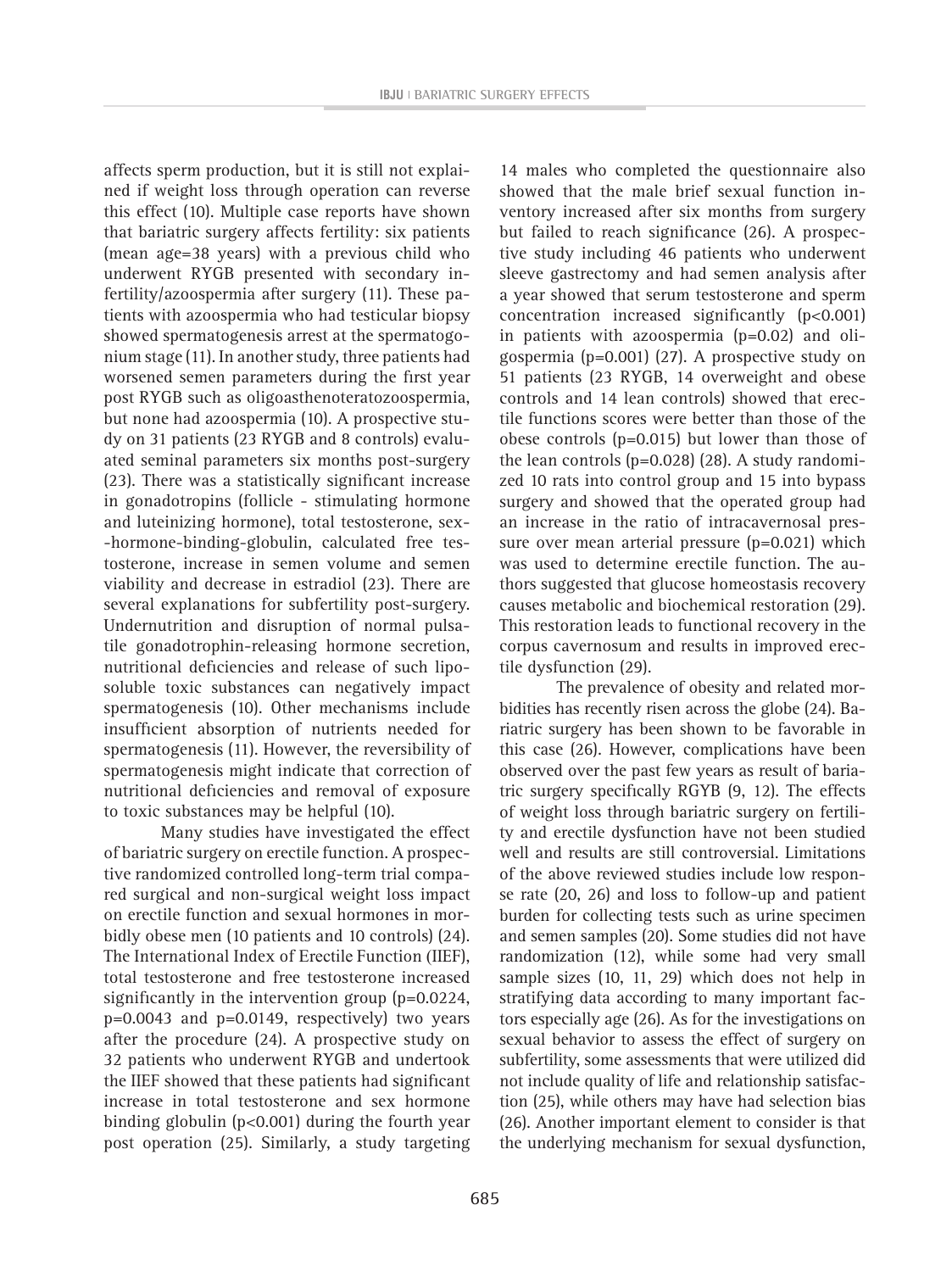infertility and nephrolithiasis related to obesity is multifactorial (26). This may lead to higher incidence of stones and decline in sexual function after bariatric surgery. Finally, it is important to note the possibility of relapsing obesity and recurrence of co-morbidities post-surgery (28).

#### **CONCLUSIONS**

Bariatric surgery has proven to be effective and beneficial in the management of obesity (19) and obesity related complications (1, 5, 6). However, the severe decrease in the absorption of nutrients after RYGB may cause short-term and long-term problems such as infertility as depicted by some studies (10, 11). Further elucidation of the pathophysiological mechanism for stone formation and negative effect on fertility and spermatogenesis post-surgery remains an active domain for research (8, 11) in this area.

Urologists should take into account the risk of calcium oxalate stone formation post RYGB in order to provide preventive measures such as increased fluid intake and appropriate dietary measures to protect against renal stone formation (4). A metabolic assessment for nephrolithiasis is suggested for patients who undergo RYGB (19). Additionally, preoperative assessment of patients' nutritional status and micronutrient supplementation should be taken into account (1). Prospective studies are warranted to confirm the possible benefit of restrictive bariatric procedures on the decreased risk of stone formation in addition to the effect on fertility and erectile function.

### **CONFLICT OF INTEREST**

None declared.

#### **REFERENCES**

- 1. Practice Committee of the American Society for Reproductive Medicine. Obesity and reproduction: a committee opinion. Fertil Steril. 2015;104:1116-26.
- 2. Rosenblatt A, Faintuch J, Cecconello I. Abnormalities of Reproductive Function in Male Obesity Before and After Bariatric Surgery-A Comprehensive Review. Obes Surg. 2015;25:1281-92.
- 3. Ogden CL, Carroll MD, Kit BK, Flegal KM. Prevalence of childhood and adult obesity in the United States, 2011- 2012. JAMA. 2014;311:806-14.
- 4. Upala S, Jaruvongvanich V, Sanguankeo A. Risk of nephrolithiasis, hyperoxaluria, and calcium oxalate supersaturation increased after Roux-en-Y gastric bypass surgery: a systematic review and meta-analysis. Surg Obes Relat Dis. 2016;12:1513-1521.
- 5. Cawley J, Meyerhoefer C. The medical care costs of obesity: an instrumental variables approach. J Health Econ. 2012;31:219-30.
- 6. Reis LO, Dias FG. Male fertility, obesity, and bariatric surgery. Reprod Sci. 2012;19:778-85.
- 7. Thongprayoon C, Cheungpasitporn W, Vijayvargiya P, Anthanont P, Erickson SB. The risk of kidney stones following bariatric surgery: a systematic review and meta-analysis. Ren Fail. 2016;38:424-30.
- 8. Bhatti UH, Duffy AJ, Roberts KE, Shariff AH. Nephrolithiasis after bariatric surgery: A review of pathophysiologic mechanisms and procedural risk. Int J Surg. 2016;36(Pt D):618-623.
- 9. Canales BK, Gonzalez RD. Kidney stone risk following Roux-en-Y gastric bypass surgery. Transl Androl Urol. 2014;3:242-249.
- 10. Sermondade N, Massin N, Boitrelle F, Pfeffer J, Eustache F, Sifer C, et al. Sperm parameters and male fertility after bariatric surgery: three case series. Reprod Biomed Online. 2012;24:206-10.
- 11. di Frega AS, Dale B, Di Matteo L, Wilding M. Secondary male factor infertility after Roux-en-Y gastric bypass for morbid obesity: case report. Hum Reprod. 2005;20:997- 8.
- 12. Lieske JC, Mehta RA, Milliner DS, Rule AD, Bergstralh EJ, Sarr MG. Kidney stones are common after bariatric surgery. Kidney Int. 2015;87:839-45.
- 13. Matlaga BR, Shore AD, Magnuson T, Clark JM, Johns R, Makary MA. Effect of gastric bypass surgery on kidney stone disease. J Urol. 2009;181:2573-7.
- 14. Nelson WK, Houghton SG, Milliner DS, Lieske JC, Sarr MG. Enteric hyperoxaluria, nephrolithiasis, and oxalate nephropathy: potentially serious and unappreciated complications of Roux-en-Y gastric bypass. Surg Obes Relat Dis. 2005;1:481-5.
- 15. Park AM, Storm DW, Fulmer BR, Still CD, Wood GC, Hartle JE 2nd. A prospective study of risk factors for nephrolithiasis after Roux-en-Y gastric bypass surgery. J Urol. 2009;182:2334-9.
- 16. Duffey BG, Alanee S, Pedro RN, Hinck B, Kriedberg C, Ikramuddin S, et al. Hyperoxaluria is a long-term consequence of Roux-en-Y Gastric bypass: a 2-year prospective longitudinal study. J Am Coll Surg. 2010;211:8-15.